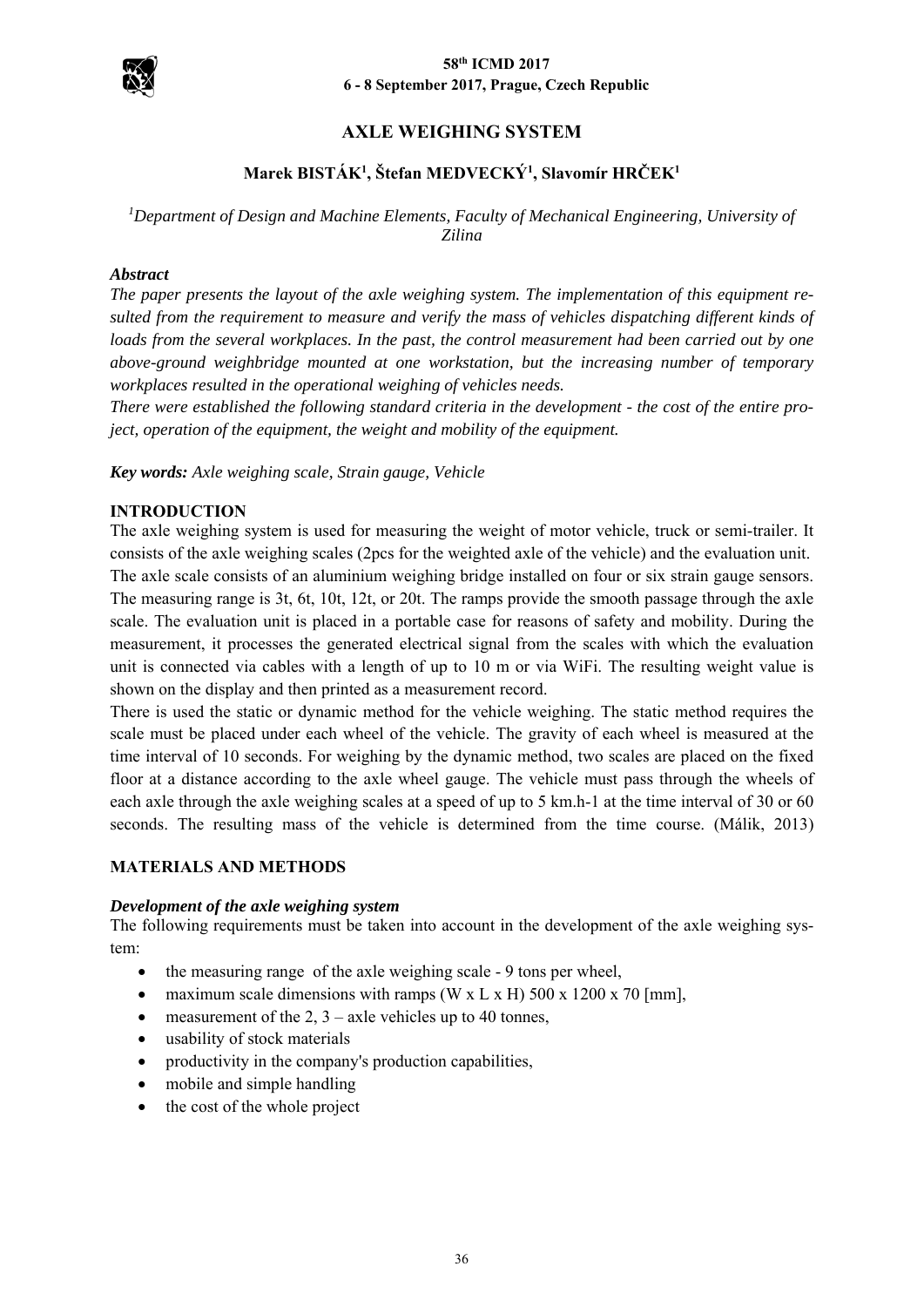

## **RESULTS AND DISCUSSION**

### *The variant layout*

The variant of the weighing system is proposed for these requirements. It consists of the axle weighing scale disposition and control unit.

### **The road axle weighing scale displacement**



**Fig. 1** Axle weighing scale

The weigh bridge of the axle weighing scale is the aluminium plate with dimensions of 500 x 400 x 40 mm. The relief grooves in order to reduce weight, two sliding locks for insuring the ramps against shifting and two handles are provided in the plate. On the right side of the scale, two traversing wheels are attached for its simplified manipulation. Four strain gauge housings are attached to the bridge using screw connections. (Kohár, 2015)

The weighing bridge was tested by the Ansys Workbench program. The crossing of the truck's rear wheel through the scale was simulated. The steering force generated by the wheel was 120,000.0 N. The bridge was fixed by fixed support. The result was total deformation of the plate 0,7 mm and equivalent stress 72 MPa. The resulting value of the simulated deflection fulfilled the condition of the maximum allowable deflection  $1/250 = 1.1$  mm. (Kohár, et al., 2016)



1- bridge, 2- strain gauge housings, 3- wheel, 4- sheet (connecting block cover)

**Fig. 2** Axle weighing scale displacement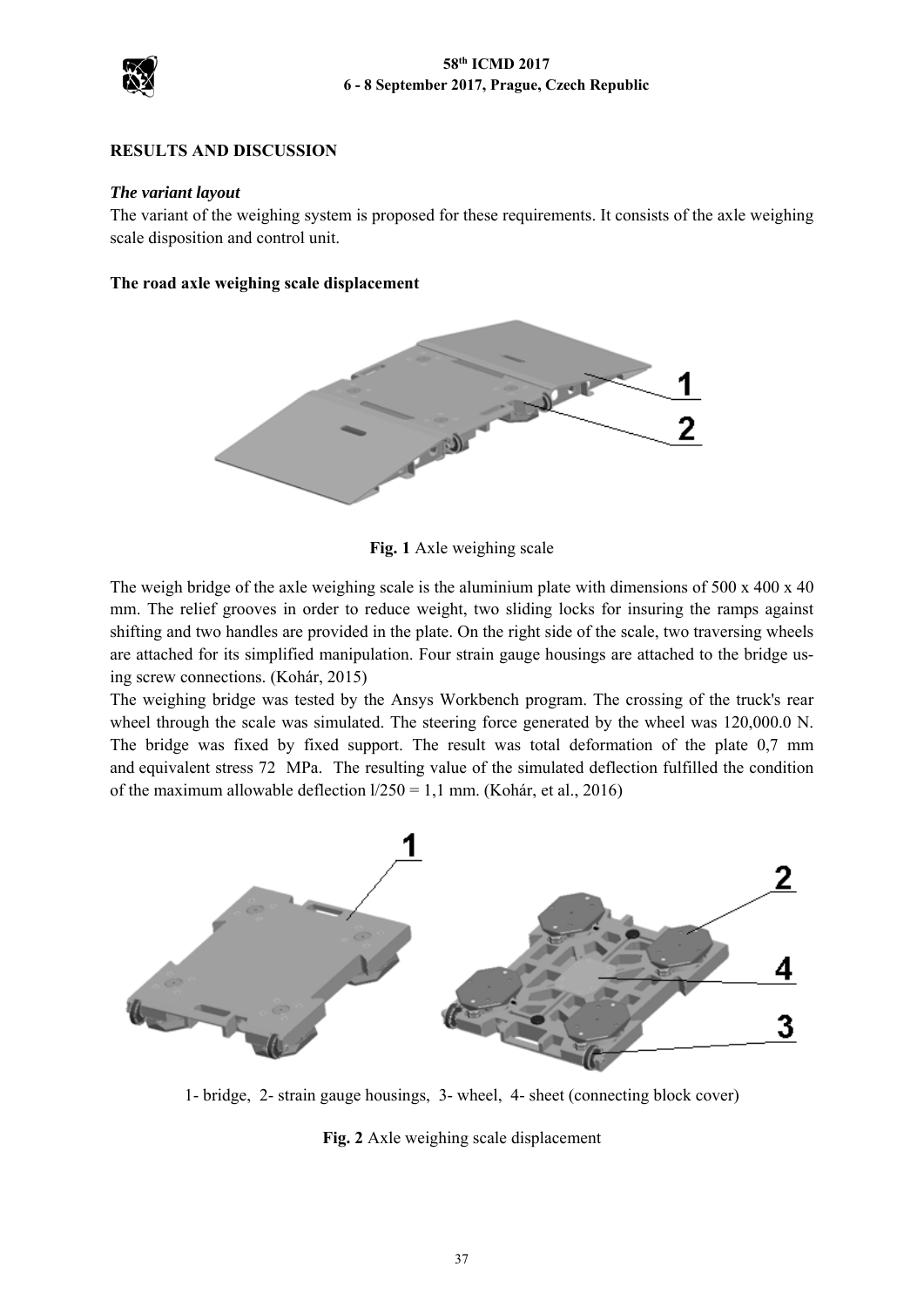## **58th ICMD 2017 6 - 8 September 2017, Prague, Czech Republic**



## **The weighing system**

The weighing system consists of four strain gauge housings. The each strain gauge housing pedestal has UTILCELL M420-2.5t strain gauge sensor operating in the piezoelectric principle. The strain gauge is secured against movement in the direction of the "x" and "y" axes using three screws deployed with a 120º rotation. The height of the pedestal against the floor is adjusted by the height of its top cover. It is set using two bolts, each with two nuts. A steel roller for one-point load force transfer is located between the strain gauge measuring area and the cover.(Tropp et al., 2016)



 1- pedestal, 2- strain gauge M420, 3- cover, 4- adjusting bolt with nuts and support

 **Fig. 3** Strain gauge housing

# **Technical parameters of the axle weighing scale**

| <b>Description</b>                                         | <b>Unit/characteristics</b> |  |
|------------------------------------------------------------|-----------------------------|--|
| Weighing [kg]                                              | 9 0 0 0                     |  |
| $Accuracy - division[kg]$                                  | 5                           |  |
| Nominal sensitivity [mV/V]                                 | $2 \pm 0.1 \%$              |  |
| Function                                                   | weighing (static, dynamic)  |  |
| Velocity of weighing [s]                                   | $\leq 10$                   |  |
| Dimension of weighing area W x L [mm]                      | 500 x 400                   |  |
| Dimensions of scales with ramps $W \times L \times H$ [mm] | 500 x 1200 x 70             |  |
| Scale weight [kg]                                          | 42                          |  |
| Construction design                                        | steel / aluminium           |  |
| Operating temperature standard $[°C]$                      | $-10 \div 40$               |  |
| Operating temperature limits [°C ]                         | $-50 \div 80$               |  |
| Data transfer                                              | Via cable                   |  |
| Location                                                   | mobile                      |  |
| Protection                                                 | <b>IP 68</b>                |  |

|  |  | Tab. 1 Technical parameters of the proposed axle scale |  |  |  |
|--|--|--------------------------------------------------------|--|--|--|
|--|--|--------------------------------------------------------|--|--|--|

## **Evaluation unit**

The complex evaluation unit consists of the UTILCELL Matrix Digital electronics (communication with PC via USB port), I/O Card with 6 digital inputs and a small cash register printer. This apparatus is located in a safety case from firm and flexible copolymer resistant to mechanical shocks. The top of the unit covers the design panel. (Lukáč, et al., 2016)